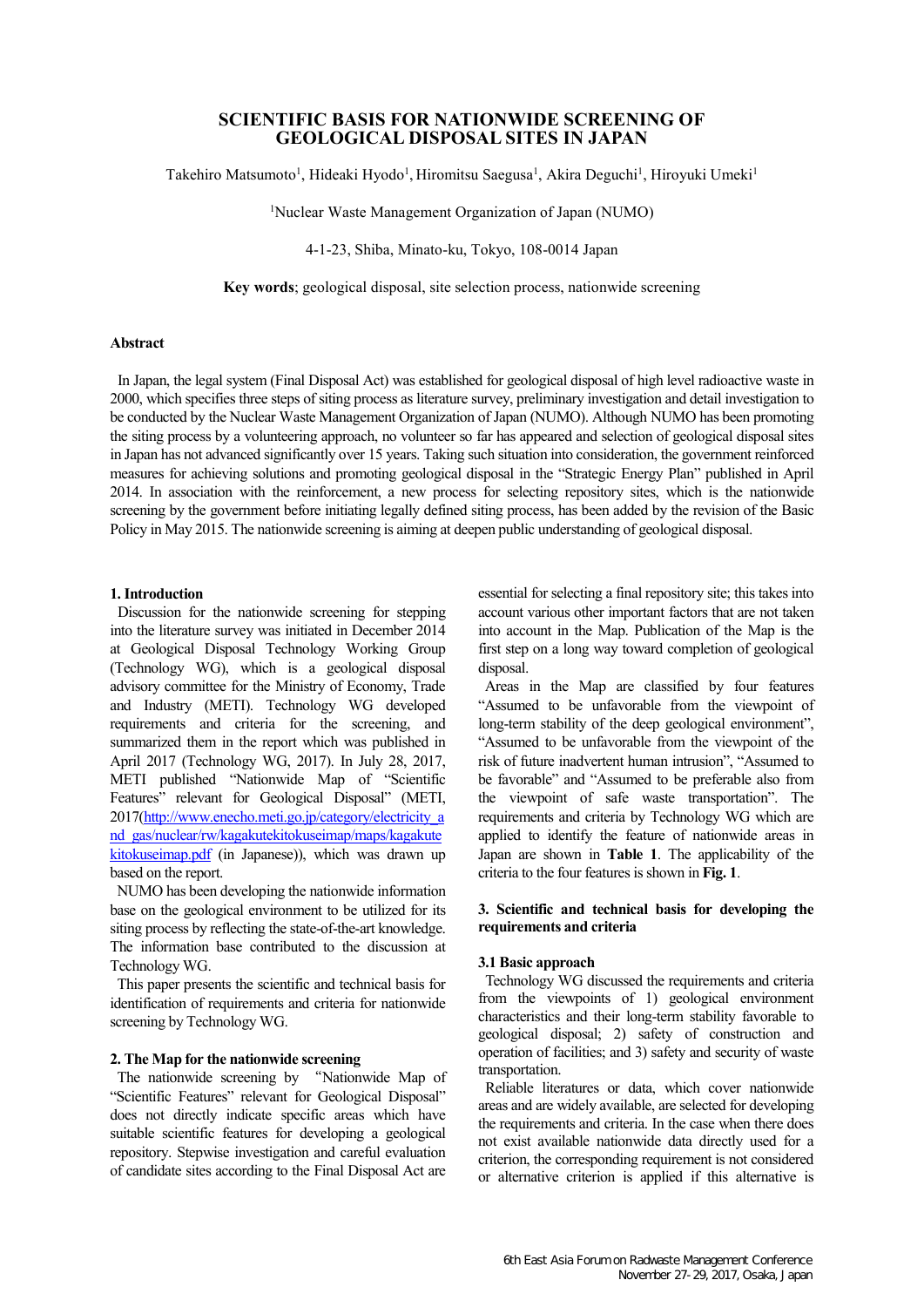relevant to the corresponding requirement and nationwide data is available.

For coastal areas which include islands and under seabed, a special study group (Study Group) was organized to discuss their distinctive features from the view points above mentioned. These features include favorable characteristics for geological disposal, which are 1) very low driving force for groundwater flow and mass transport is highly expected and 2) low uplift rate is observed many places. It is also pointed out for coastal areas that special attention should be paid to long-term hydraulic and geochemical changes associated with sea-level changes. The Study Group concluded that development of repository at coastal areas is generally feasible based on the existing technology although R&Ds are required further to provide geological environment data and demonstrate investigation techniques specific to these areas (Study Group, 2016).

NUMO information base for nationwide geological environments based on open literature was used for the discussion at Technology WG to provide clear evidence and arguments for development of requirements and criteria. The discussion at Technology WG were widely opened to ask comments, and to be reviewed by technical experts in the relevant academic societies and OECD NEA international review team (NEA, 2016). The review comments were then discussed at Technology WG further to modify the requirements and criteria if needed.

| <b>Table 1.</b> The requirements and criteria for classification of areas corresponding to specific features (METI, 2017) |  |  |  |
|---------------------------------------------------------------------------------------------------------------------------|--|--|--|
|                                                                                                                           |  |  |  |

| Relevant events<br>and processes                             | Consequence or impact required<br>to be precluded        | Criteria                                                                                                                                                                                   |
|--------------------------------------------------------------|----------------------------------------------------------|--------------------------------------------------------------------------------------------------------------------------------------------------------------------------------------------|
| Volcanic/igneous<br>activity                                 | Magma intrusion affecting<br>physical isolation          | Vicinity of volcanoes: Within an area of 15 km from the center of individual<br>Quaternary volcanoes (or the caldera rim if this is greater)                                               |
| <b>Fault movement</b>                                        | <b>Fault movement affecting</b><br>containment           | Vicinity of active faults: Within the fracture zone around an active fault.<br>the width of which is about 1/100 of the fault length                                                       |
| Uplift/erosion                                               | Uplift/erosion affecting physical<br>isolation           | <b>Significant uplift/erosion:</b> Net erosion greater than 300 m / 100,000 years;<br>in coastal areas, accounting for sea-level change, uplift rate greater than 90<br>m / 100,000 years. |
| Geothermal<br>activity                                       | Geothermal activity affecting<br>containment             | High geothermal gradient: Geothermal gradient greater than about<br>$15^{\circ}$ C/100 m                                                                                                   |
| <b>Volcanic thermal</b><br>fluids and deep-<br>seated fluids | Intrusion of exotic groundwater<br>affecting containment | <b>Presence of hydrothermal water or other deep-seated groundwater:</b><br>Groundwater with pH less than 4.8                                                                               |
| Unconsolidated<br>geological<br>formations                   | Geotechnical instability affecting<br>safe construction  | Location in unconsolidated geological formations: Geological<br>formations younger than Middle Pleistocene as cover to a depth of greater<br>than 300 m                                    |
| <b>Volcanic eruption</b>                                     | Volcanic eruption affecting safe<br>operation            | Susceptibility to distant impacts from volcanic eruptions: Traces of<br>Holocene pyroclastic flows or associated pyroclastic rocks.                                                        |
| Mineral resources                                            | Future inadvertent human<br><i>intrusion</i>             | <b>Existence of mineral resources:</b> Known oil, gas and coal fields, metal<br>ores.                                                                                                      |

Criteria to identify preferable features

| Relevant<br>events and<br>processes | Requirements for preferring                                                      | Criteria                                                                                                             |
|-------------------------------------|----------------------------------------------------------------------------------|----------------------------------------------------------------------------------------------------------------------|
| Transportation                      | Safe waste transportation in terms of<br>radiation exposure and nuclear security | Relatively short distance from coastline (including<br>sub-seabed and islands): Within about 20 km from<br>coastline |



**Fig. 1**, Relationship between the criteria and classification of areas (METI, 2017)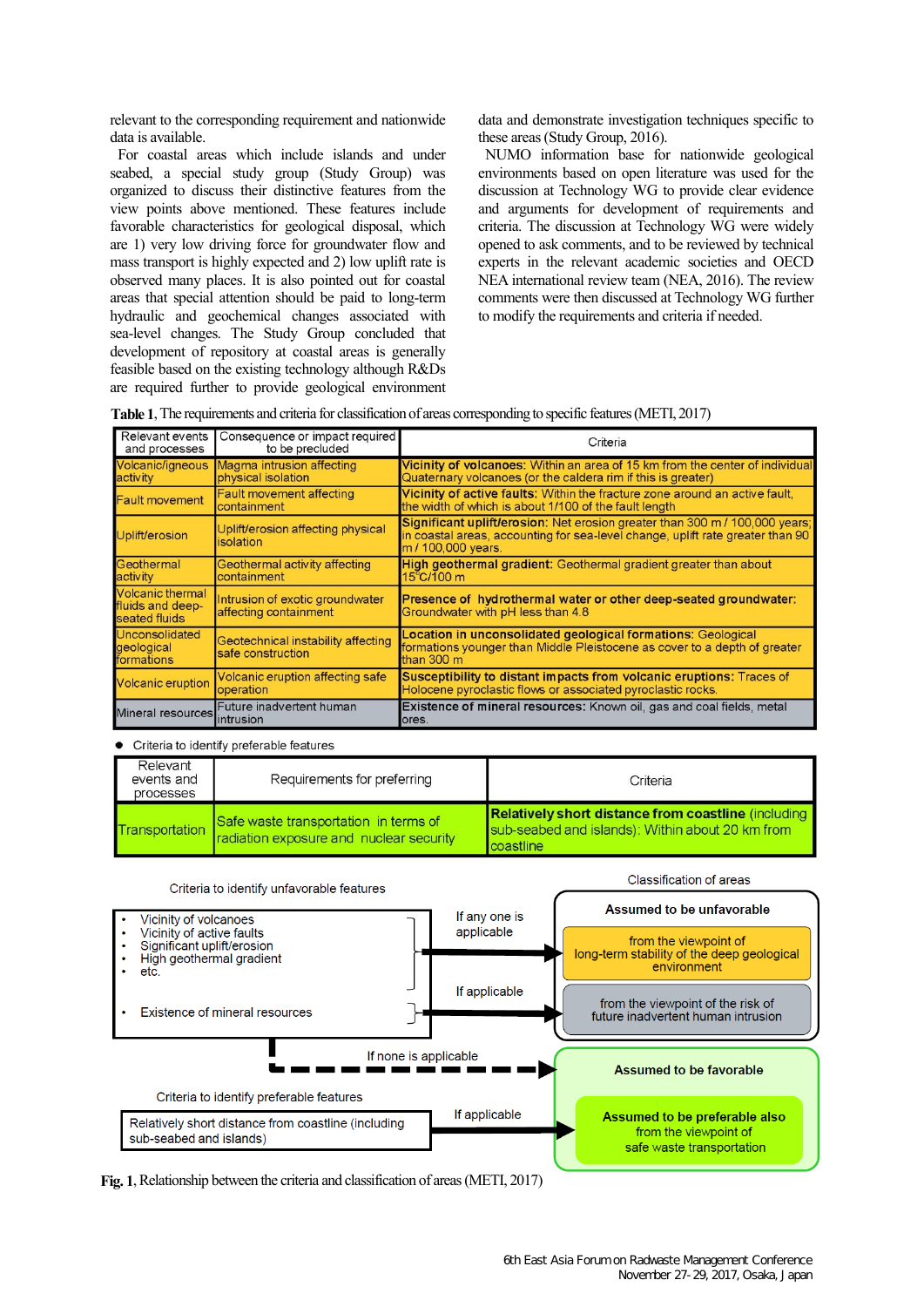# **3.2 Long-term stability of favorable geological environments**

## **3.2.1 Requirements and criteria for THMC conditions**

Preferable Thermal, Hydrological Mechanical and Chemical (THMC) conditions for geological disposal, from the viewpoint of containment safety function, characteristics and properties of geological environment are identified as follows; "low ambient rock temperature" for restricting temperatures in the Engineered Barrier System (EBS), "small rock deformation" for the mechanical stability of the EBS, "slow groundwater movement" mainly for the natural barrier function and "Neither high nor low groundwater pH", "reducing groundwater" and "low dissolved inorganic carbon in groundwater" for preventing or restricting dissolution or migration of radionuclides from the EBS (**Table 2**).

The THMC conditions should however evaluated comprehensively by taking into account interactions between each conditions at a specific site, which needs detailed characterizations through site specific investigations. These conditions were therefore not applied for the Map as requirements and criteria.

## **3.2.2 Requirements and criteria for disruptive natural events and process**

Natural disruptive events and processes that significantly affect the long-term safety of a geological disposal system were identified at Technology WG, for which requirements and criteria were discussed for providing the Map.

As a result, the relevant events and processes with their consequence/impact on safety function of containment and isolation in this regard are 1) volcanic/igneous activity, 2) fault movement, 3) uplift/erosion, 4) geothermal activity, and 5) volcanic thermal fluids and deep-seated fluids (see **Table 1**). The scientific basis to provide criteria for these events and processes are summarized in the following sections.

## **3.2.2.1 Volcanic/igneous activity**

The locations where volcanic activity occurred in the Japanese archipelago during the Late Miocene to the Pliocene are limited to distinct regions, only within the East Japan Volcanic Belt and the West Japan Volcanic Belt; changes in the location of volcanism during the past hundreds of thousands of years occurred within some volcanic regions, including expansion, shrinkage or movement of active volcanic regions. However, there has been no prominent shift in the location of volcanic fronts on the scale of the island arc.

A volcanic front has also developed in Hokkaido. In southwest Japan, a volcanic front has not clearly developed in the region extending from San'in to north Kyushu (**Fig.2**).

The individual volcanic bodies of each Quaternary volcano are distributed within 15 km from a representative location of the volcano in all but some exceptional cases (**Fig.3**).

As a nationwide documentation, "Volcanoes of Japan (3rd Edition)" (Geological Survey of Japan, AIST, 2013) was used for the basis to define the center of each volcano identified available.

# **3.2.2.2 Fault movement**

Fault movement reaching the repository would break the repository and damage the barrier performance. In addition, fault has fracture zone (damage zone) that has high fracture density, in which has potential to cause water conducting. Active faults in vicinity of disposal sites are thus to be avoided. In Japan, same tendency of earthquakes and fault movements of known active faults have continued approximately past several 100,000 years (JNC, 2000a). From this reason, it can be considered that present tendency of active fault movements will continue for future about 100,000 years (JNC, 2000a).

In addition, some papers are shown relationships between the length of existing faults and the width of crush zones (e.g. about 1/350 to 1/150 of fault length (Ogata and Honsho, 1981)).

As a nationwide documentation, "Active Fault Database of Japan" (website of Geological Survey of Japan, AIST) was used for the basis to define the location and length of active fault.

# **3.2.2.3 Uplift/erosion**

The mode and rate of crustal movement that have been stable since the Middle Pleistocene will quite likely

|                            | <b>Favourable characteristics and</b><br>properties of the geological<br>environment in terms of the EBS | <b>Favourable characteristics and properties</b><br>of the geological environment in terms of<br>the natural barriers |
|----------------------------|----------------------------------------------------------------------------------------------------------|-----------------------------------------------------------------------------------------------------------------------|
| <b>Thermal environment</b> | Low ambient rock temperature                                                                             | $\blacksquare$                                                                                                        |
| Mechanical regime          | Small rock deformation                                                                                   | ٠                                                                                                                     |
| Hydrological regime        |                                                                                                          | Slow groundwater movement                                                                                             |
| Geochemical<br>environment | Neither high nor low groundwater pH<br>Reducing groundwater                                              | Neither high nor low groundwater pH<br>Reducing groundwater                                                           |
|                            | Low dissolved inorganic carbon in<br>groundwater                                                         |                                                                                                                       |

**Table 2**, Favorable geological environment characteristics for geological disposal (NEA, 2016)

Source : Technology WG (2014), Table 1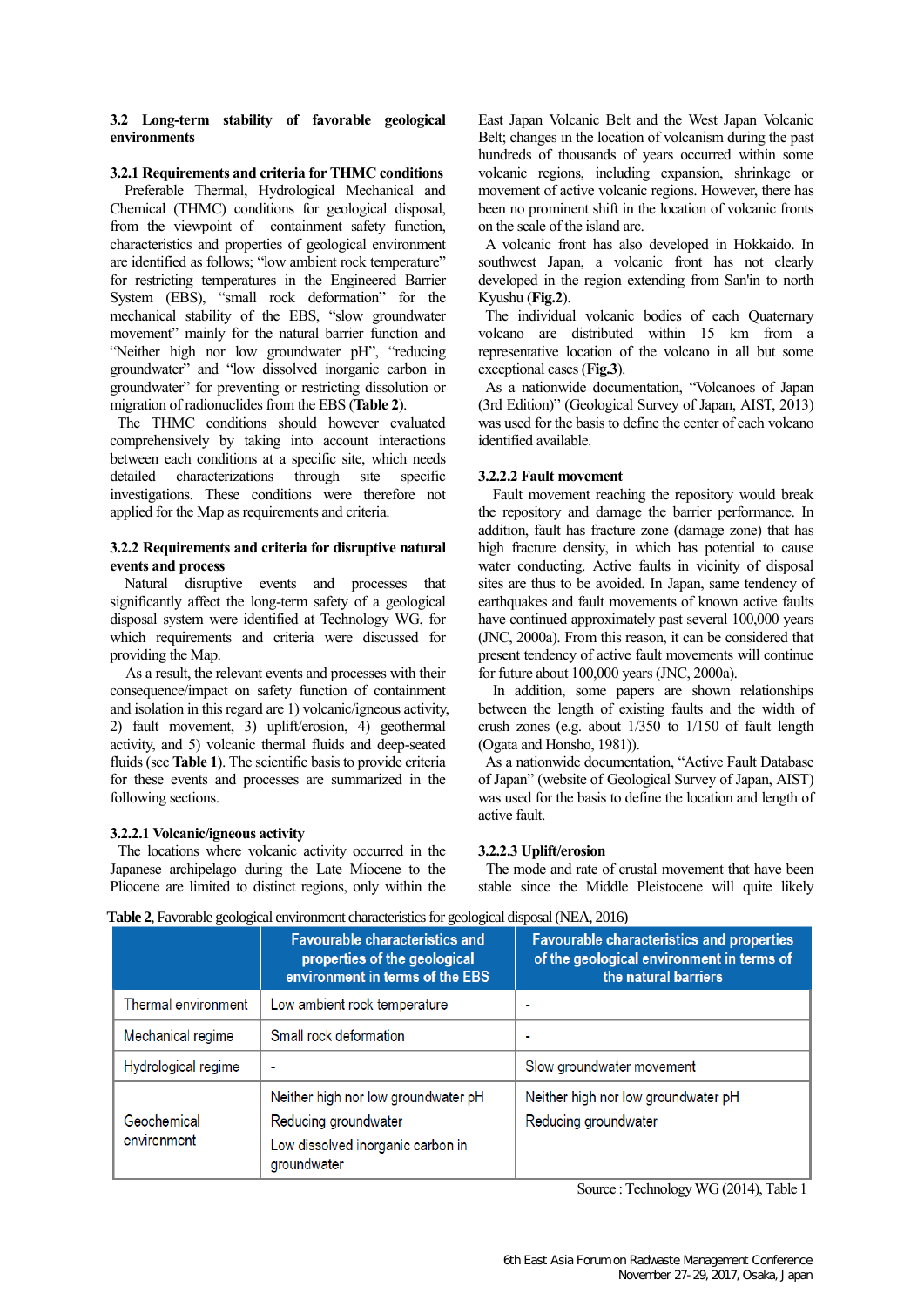remain unchanged for future at least about 100,000 years or so (Umeda et al., 2013). The present understanding is, therefore, that the current mode and rate of crustal movement will very likely continue for the next hundred thousand years or so.

Particularly in coastal areas, it is necessary to take into account that sea-level changes which the maximum sea-level drop of 150 m during a glacial stage erosion rate (Clark et al., 2009).

"Japanese Island-arc and Geosphere Stability" (Committee for Geosphere Stability Research, 2011) was selected to use for the criteria because it shows average uplift rates of recent 100,000 years as approximately



**Fig. 2**, Distribution of Quaternary volcanoes and volcanic front in Japan (Based on Geological Survey of Japan, AIST, 2013))



**Fig. 3**, Maximum distance and frequency between the center of Quaternary volcanoes and individual volcanic bodies (Based on Committee for catalog of Quaternary volcanoes in Japan, 1999 and NUMO, 2004 )

20km×20km square areas based on the investigations of sea terraces and river terraces.

However, the legend of the literature designates areas where the recent uplift rate exceeds  $300m/100,000$  years as 'uplift amounting to >90m during the last 100,000 years', hence the recent uplift rate exceeds past 300m/100,000 years couldn't be settled as the criteria. On the other hand, in coastal areas, the largest estimation of Quaternary sea level fall is 150m below the current level from mainly the investigations about oxygen isotopes of ice sheet or fissile (e.g. Huybrechts, 2000). This figure could account for an eroded thickness of 150m of overburden. Take this into consideration, coastal areas where designated as 'uplift amounting to >90m during the last 100,000 years' is likely to excess erosion of 300 m in next 100,000 years.

#### **3.2.2.4 Geothermal activity**

If ground temperature exceeds 130°C for 10,000 years or exceeds 170°C for 10,000 years, montmorillonite in buffer would be altered by 50% and performance of the buffer will be reduced (JNC, 2000b). On the other hand, JNC (2000b) shows that montmorillonite alteration which losses ability of the buffer would not be caused in the temperature of under 100°C from many references.

Considering the repository size  $(6{\sim}10km^2)$ , the maximum occupied area of the waste in the repository is 86.6m<sup>2</sup> (JNC, 2000b). From thermal analysis, rising in temperature of the buffer in the occupancy is approximately 40°C not depends on rocks or waste emplacement style (JNC, 2000b). Assuming the shallowest depth of 300m and surface temperature of 15°C, geothermal gradient of greater than 15°C /100m may lead to the excess 100°C of the buffer temperature.

As a nationwide database, "Geothermal potential Map in Japan" (in Japanese) (Geological Survey of Japan, AIST, 2009) was used for applying the criteria.

### **3.2.2.5 Volcanic thermal fluids and deep-seated fluids**

Existence of low pH groundwater, which derives from volcanic thermal fluids or deep-seated water, would accelerate dissolution of the waste (ex. Wicks et al., 1982, Inagaki et al., 2012). In addition, carbonate concentration higher than 0.5mol/dm<sup>3</sup>, which derives from deep seated water, would cause passivation and local corrosion of overpack due to the passivation (Taniguchi et al., 1999).

However, there is none nationwide literature or data in which show existence of hydrothermal convection/deep seated water. For this reason, groundwater with pH less than 4.8 that is actual acid region in which has no HCO3- (Noda and Takahashi, 1992), or carbonate concentration higher than 0.5mol/dm<sup>3</sup> are considered as the criteria instead of.

As a nationwide database, same database for geothermal activity was used for applying the criteria.

#### **3.2.3 Requirements and criteria for human intrusion**

Existences of mineral resources of current or potential economic values are in potential conflict with the repository. After closure and the potential loss of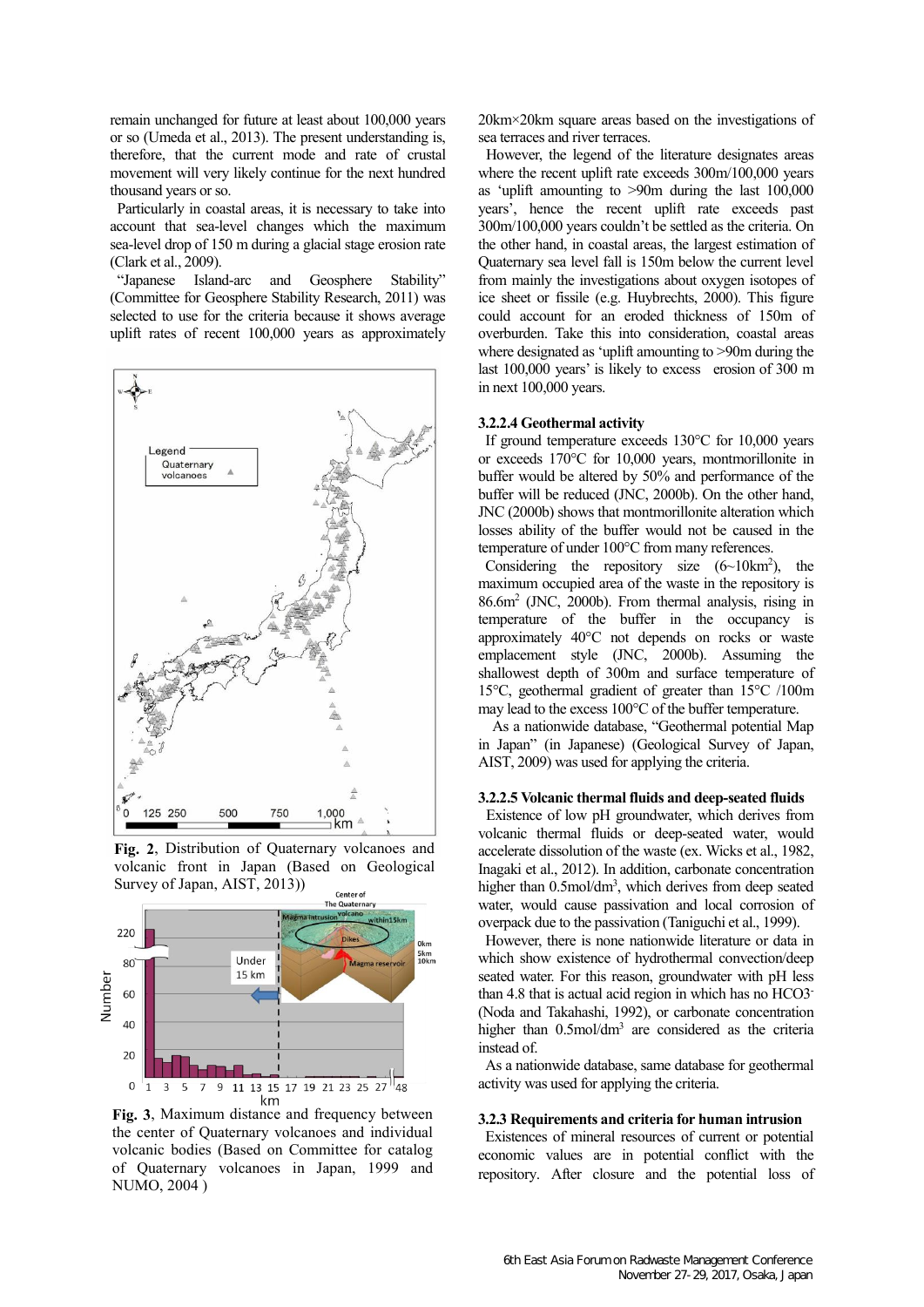knowledge and memory about the repository, resource exploration or mining activities might cause an inadvertent human intrusion into the repository. This would cause a loss of containment function of the repository.

For nationwide screening of areas with the use of hydrothermal convection, hot springs and groundwater as resources, into difficult to set a uniform criteria about the importance as natural resources. In addition, groundwater in the depth of less than 300m is normally used as water resources. As a result, only the mineral mines which are registered by the mining law and have some quantity were defined as a requirement to be excluded.

Since there is none of nationwide literature or data satisfying the requirement, only fields of oil or gas showed in Geological Survey of Japan (1976), coal showed in Geological Survey of Japan (1973), and metal deposits showed in Naito (2017) were used for applying the criteria.

# **3.3 Requirements and criteria for engineering feasibility and safety**

Examples of technical bases for identifying the criteria to them are as follows.

# **3.3.1 Construction of facilities**

For the safety of the underground facilities, it is important to provide safe condition for workers when constructing shafts and disposal galleries. Since there is already much experience in similar construction works such as tunnel excavation et al, and the Japan Society of Civil Engineers presents a general concept and guidelines for the assurance of safe work. These guideline indicated the specific risk factors to be considered: unconsolidated geological formation, swelling rock, rock bursts, high ground temperature and hot springs, harmful gas emissions, flooding, and mud eruptions. There have been developed a range of engineering countermeasures for individual factors which can be applied flexibly, depending on the specific conditions. It is thus generally inappropriate to set criteria for these factors applied for nationwide screening.

If there is unconsolidated geological formation deep underground, however, it is highly likely to collapse during tunnel excavation because such formation is not self-supporting, it is desirable to avoid the formation to ensure working safes. Specifically, there is no nationwide database directly showing the existence of unconsolidated sediments at depths of 300 m or more. Instead, the fact that the geological formations younger than the Middle Pleistocene are often unconsolidated (e.g. Yorita et al., 2009) was used as an alternative criteria (see **Table 1**).

For this criteria, nationwide documentation "Three-dimensional Model on the Boundary Depth and Thickness of Sediments for Estimation of Groundwater Storage in the Japanese Islands –first edition" (Koshigai and Marui, 2012), which summarized the geological ages and distribution of geological formations, was applied as available scientific basis.

## **3.3.2 Facility operation**

 The surface facilities include directly handling radioactive waste, such as the plant encapsulating vitrified wastes into overpacks. These facilities are required to assure safety operation, in order to minimize the risk of radiation exposure resulting even at the accident. Since there exist already similar facilities to handle and store storing high-level radioactive waste, it was decided to consider prevention of damage by collapse of the ground, earthquakes, tsunami and external impacts, by reference to appropriate regulation criteria.

 As these issues can be assessed only based on detailed information obtained through field investigations at individual sites, it is considered inappropriate to generally set criteria for nationwide screening.

 However, it is desirable to avoid any area where there is a possibility of an impact by volcanic eruptions (e.g. pyroclastic flows) (see **Table 1**) that cannot be handled during operational period. For this purpose, nationwide database, "Seamless Digital Geological Map of Japan (1/200,000)" (website of Geological Survey of Japan, AIST) was identified for applying the criteria.

# **3.4. Safe transportation and security**

As the Japanese archipelago extends over 1,000 km from north to south, consideration of the requirements in terms of safe transportation for long-distance is needed. Assuming restrictions set by the current legal system for transportation of radioactive materials, marine transportation is considered to be more preferable method for long distance transportation than land transportation by railway or vehicle in terms of expected radiological risk and security.

Even for long-distance marine transportation, land transportation is needed from the nearest harbor to the final disposal facilities. In that case, it is considered appropriate to set a requirement of sufficiently short distance from a harbor to identify "preferable area". This requirement should be considered both safety (public exposure) and nuclear security (short transportation time, etc.), when assuming the restrictions in the current legal system and also limitations of transportation infrastructure (restrictions on the gradient, need for constructing dedicated roads, etc.).

As an indication for the requirements, it is considered appropriate to apply to areas within about 20 km from the coast, based on past experience of land transportation of vitrified waste over about 10 km.

## **4. Conclusions**

In July 28, 2017, METI published "Nationwide Map of "Scientific Features" relevant for Geological Disposal", which was drawn up applying the requirements and criteria to identify features of areas nationwide provided by Technology WG. Scientific and technical bases for the requirements and criteria for the Map were provided by NUMO.

Publication of the Map is the first step on a long way toward completion of geological disposal. NUMO will